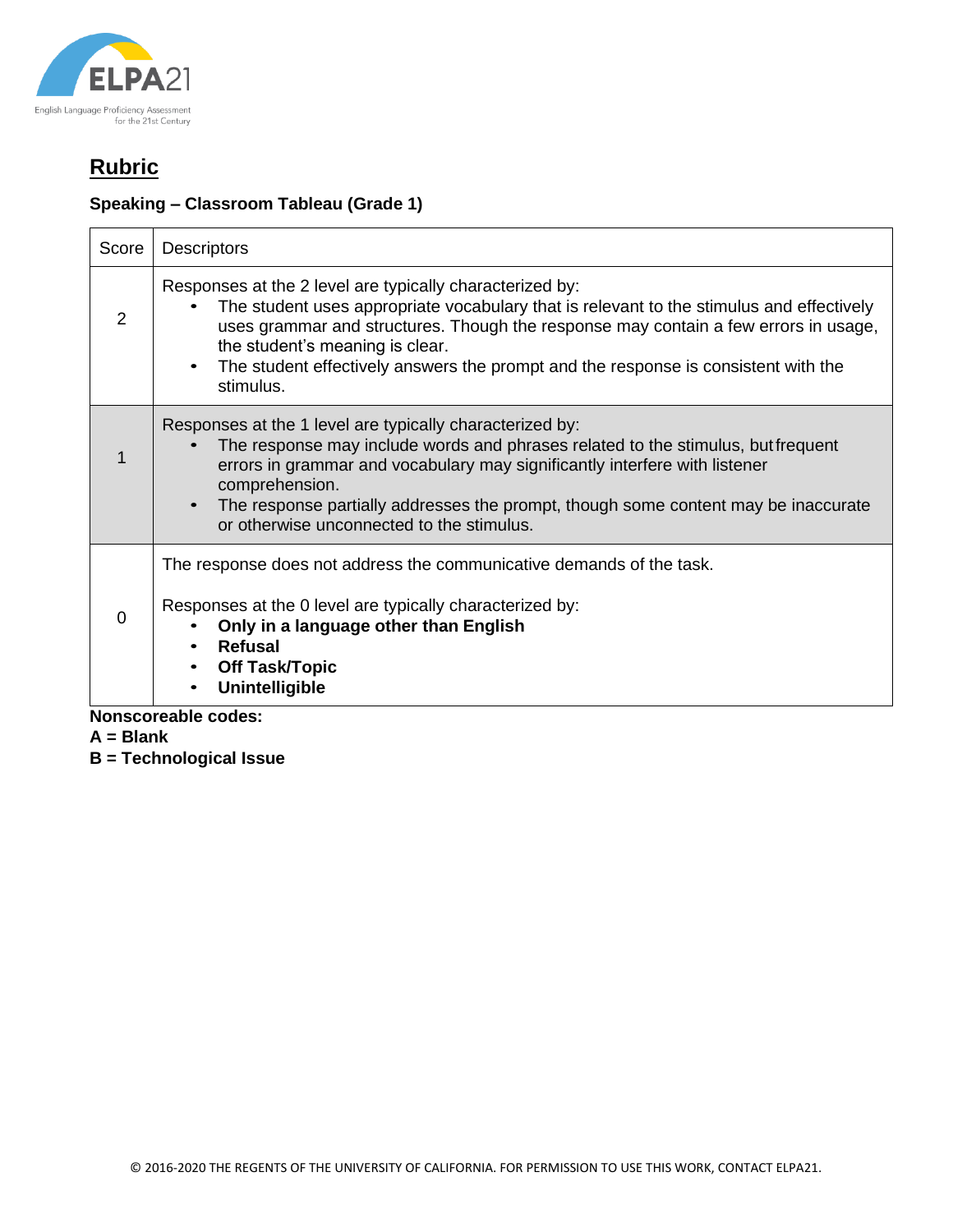

#### **Speaking – Conversation (Grade 1)** Cluster-Scored Task

| Score    | <b>Descriptors</b>                                                                                                                                                                                                                                                                                                                                                                                      |  |  |
|----------|---------------------------------------------------------------------------------------------------------------------------------------------------------------------------------------------------------------------------------------------------------------------------------------------------------------------------------------------------------------------------------------------------------|--|--|
| 3        | Responses at the 3 level are typically characterized by:<br>The student effectively uses appropriate vocabulary that is relevant to the task.<br>Use of grammar and structures is effective, though the response may contain isolated<br>minor errors that do not interfere with meaning.<br>The student effectively answers the question and provides relevant information as<br>required by the task. |  |  |
| 2        | Responses at the 2 level are typically characterized by:<br>The use of grammatical structures and vocabulary may be limited or noticeably<br>inaccurate but do not obscure the student's overall meaning.<br>The student partially addresses the topic and task, but the response is not fully relevant<br>to the task or is otherwise incomplete.                                                      |  |  |
| 1        | Responses at the 1 level are typically characterized by:<br>Errors in use of grammatical structures and vocabulary interfere with the speaker's<br>meaning most of the time.<br>The response includes some words and phrases relevant to the topic and task, but is<br>otherwise unconnected to the question.                                                                                           |  |  |
| $\Omega$ | The response does not address the communicative demands of the task.<br>Responses at the 0 level are typically characterized by:<br>Only in a language other than English<br><b>Refusal</b><br><b>Off Task/Topic</b><br><b>Unintelligible</b>                                                                                                                                                           |  |  |
|          | <b>Nonscoreable codes:</b>                                                                                                                                                                                                                                                                                                                                                                              |  |  |

**A = Blank**

**B = Technological Issue**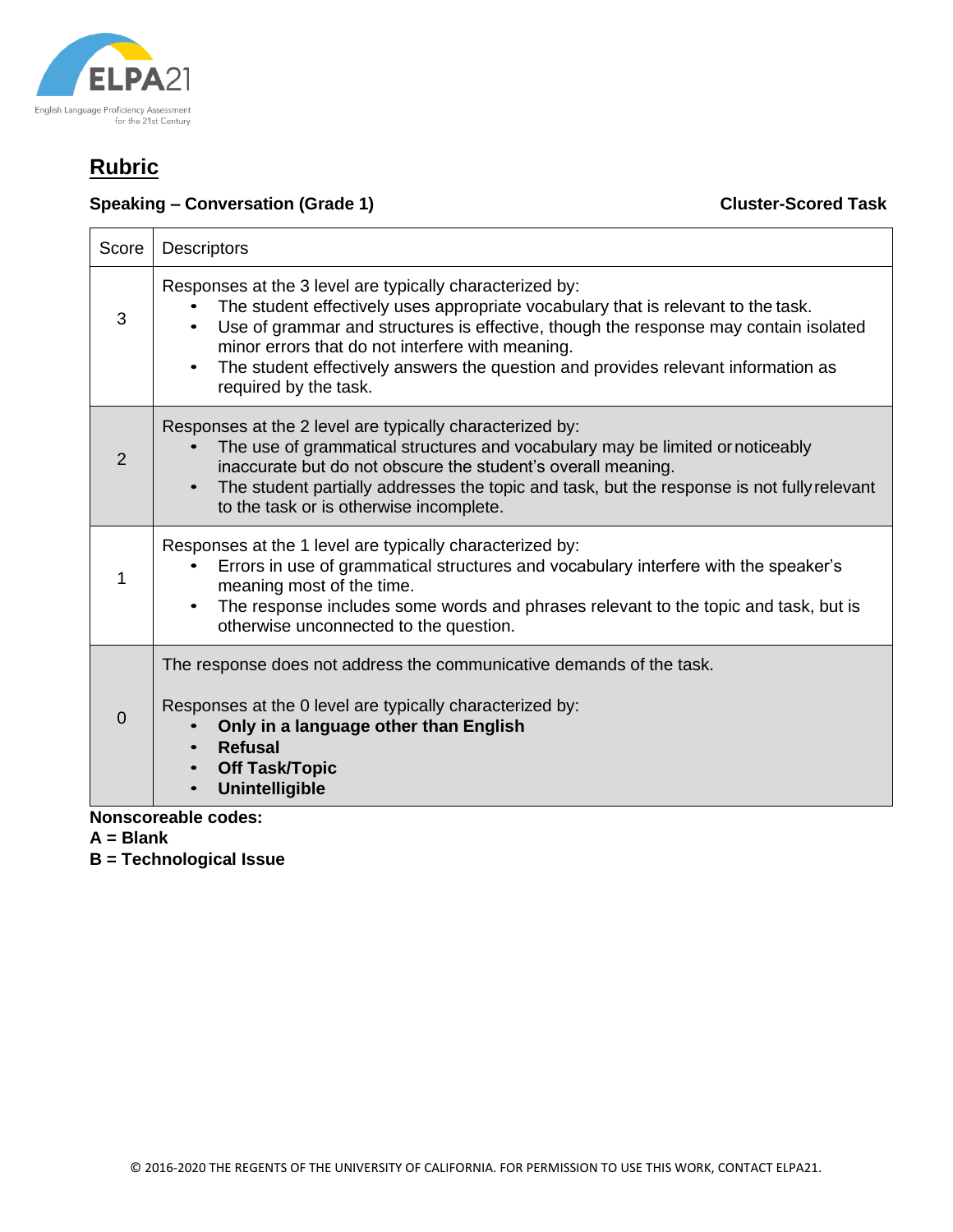

### **Speaking – Observe and Report (Grade 1)**

| Score                      | Descriptors                                                                                                                                                                                                                                                                                                                                                                                                                                                                                                                                                                                                                                                                                                                                                         |  |
|----------------------------|---------------------------------------------------------------------------------------------------------------------------------------------------------------------------------------------------------------------------------------------------------------------------------------------------------------------------------------------------------------------------------------------------------------------------------------------------------------------------------------------------------------------------------------------------------------------------------------------------------------------------------------------------------------------------------------------------------------------------------------------------------------------|--|
| 5                          | Responses at the 5 level are typically characterized by:<br>The student accurately uses a variety of structures (simple and compound) that are appropriate. The<br>use of vocabulary is accurate, and word choice is appropriate. The response may contain isolated<br>minor errors in language that do not obscure meaning.<br>When prompted, the student presents an accurate summary of the sequence of events, using clearly<br>appropriate information and specific details. Organization among ideas is clear, and use of linking<br>words to signal sequence and order of events is appropriate.                                                                                                                                                             |  |
| 4                          | Responses at the 4 level are typically characterized by:<br>The student uses simple and/or complex structures that are appropriate. The use of vocabulary is<br>generally accurate and appropriate. Some grammar and vocabulary may be inaccurate or imprecise,<br>but these few errors do not obscure meaning.<br>When prompted, the student provides a largely accurate summary of the sequence of a few events<br>using relevant information and details. Though generally good, the development of ideas in the<br>response may not be consistent, including occasional redundancy, digression, or omission of a couple<br>of minor details. Organization among ideas is largely clear, though there may be an occasional lapse<br>in the use of linking words. |  |
| 3                          | Responses at the 3 level are typically characterized by:<br>The student exhibits control of appropriate simple structures and vocabulary, though the range of<br>structures and vocabulary may be limited. Errors in usage may occasionally obscure meaning.<br>When prompted, the student provides a partially successful summary of the sequence of a couple of<br>events. The response includes main ideas and some relevant information from the stimulus but some<br>details may be incomplete, irrelevant, erroneous, or missing. The events may be recounted in the<br>correct order, though connections between some ideas may be missing or obscured.                                                                                                      |  |
| 2                          | Responses at the 2 level are typically characterized by:<br>Control of structures and vocabulary may be limited, and frequent errors may interfere with meaning.<br>When prompted, the student provides a limited summary of the stimulus. One event may be described,<br>but other essential information may be omitted, vague, unclear, or incorrect. Some frequently occurring<br>linking words may be used, but otherwise missing or unclear connections between ideas obscure the<br>meaning.                                                                                                                                                                                                                                                                  |  |
| $\mathbf 1$                | Responses at the 1 level are typically characterized by:<br>The response is limited to reading the prompt or directions aloud.<br>The response consists of a few isolated English words and phrases related to the prompt or stimulus.                                                                                                                                                                                                                                                                                                                                                                                                                                                                                                                              |  |
|                            | The response does not address the communicative demands of the task.                                                                                                                                                                                                                                                                                                                                                                                                                                                                                                                                                                                                                                                                                                |  |
| $\mathbf 0$                | Responses at the 0 level are typically characterized by:<br>Only in a language other than English<br>Refusal<br>$\bullet$<br><b>Off Task/Topic</b><br><b>Unintelligible</b>                                                                                                                                                                                                                                                                                                                                                                                                                                                                                                                                                                                         |  |
| <b>Nonscoreable codes:</b> |                                                                                                                                                                                                                                                                                                                                                                                                                                                                                                                                                                                                                                                                                                                                                                     |  |

**A = Blank**

**B = Technological Issue**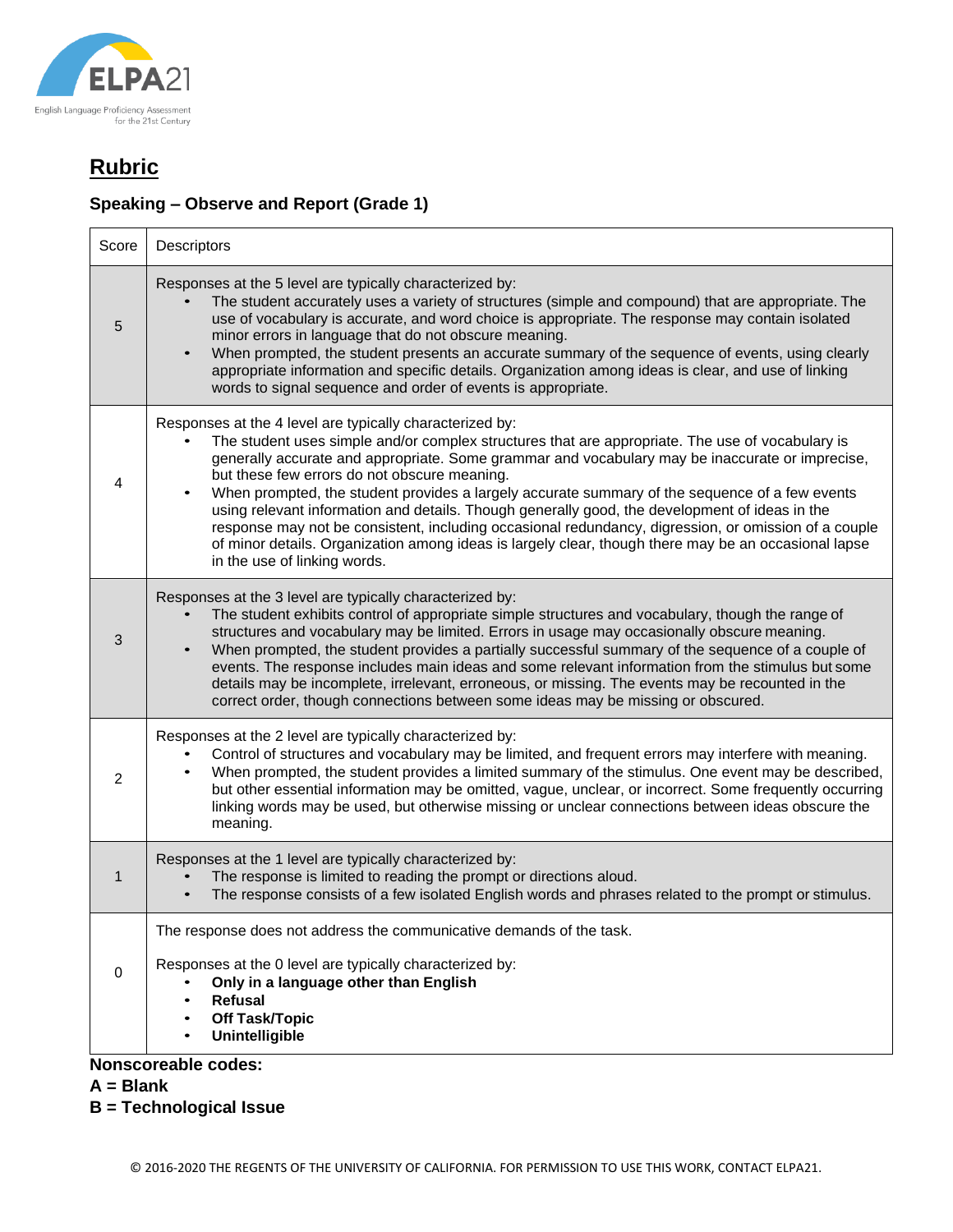

#### **Speaking – Opinion (Grade 1)** Cluster-Scored Task

٦

| Score          | <b>Descriptors</b>                                                                                                                                                                                                                                                                                                                                                                                                                                                                                            |
|----------------|---------------------------------------------------------------------------------------------------------------------------------------------------------------------------------------------------------------------------------------------------------------------------------------------------------------------------------------------------------------------------------------------------------------------------------------------------------------------------------------------------------------|
| $\overline{4}$ | Responses at the 4 level are typically characterized by:<br>The student accurately uses a variety of structures (simple and compound) that are<br>appropriate. The use of vocabulary is accurate, and word choice is appropriate. The<br>response may contain occasional errors in language that do not obscure meaning.<br>The student effectively addresses the required task, successfully stating an opinion and<br>supporting it with a reason.                                                          |
| 3              | Responses at the 3 level are typically characterized by:<br>The student uses simple and some compound structures and vocabulary that are<br>appropriate. Noticeable errors in language use may be present and may occasionally<br>interfere with the speaker's meaning.<br>The response is partially successful in completing the topic and task. The student may<br>attempt to state an opinion or a reason, but only one is successful. The other may be<br>incomplete, unclear, or otherwise unsuccessful. |
| $\overline{2}$ | Responses at the 2 level are typically characterized by:<br>The control of language is inconsistent. Though the overall message may be discerned,<br>frequent errors and limitations in grammar and word choice obscure meaning.<br>The response is limited in addressing the topic and task. Either the opinion or the<br>reason may be missing, OR both the opinion and the reason were incomplete, unclear,<br>or otherwise unsuccessful.                                                                  |
| 1              | Responses at the 1 level are typically characterized by:<br>Meaning is obscured most of the time.<br>Both the opinion and reason are missing, although there may be some content in the<br>response that is related to the stimulus or prompt.                                                                                                                                                                                                                                                                |
| 0              | The response does not address the communicative demands of the task.<br>Responses at the 0 level are typically characterized by:<br>Only in a language other than English                                                                                                                                                                                                                                                                                                                                     |
|                | Refusal<br><b>Off Task/Topic</b><br><b>Unintelligible</b>                                                                                                                                                                                                                                                                                                                                                                                                                                                     |

- **Nonscoreable codes:**
- **A = Blank**
- **B = Technological Issue**